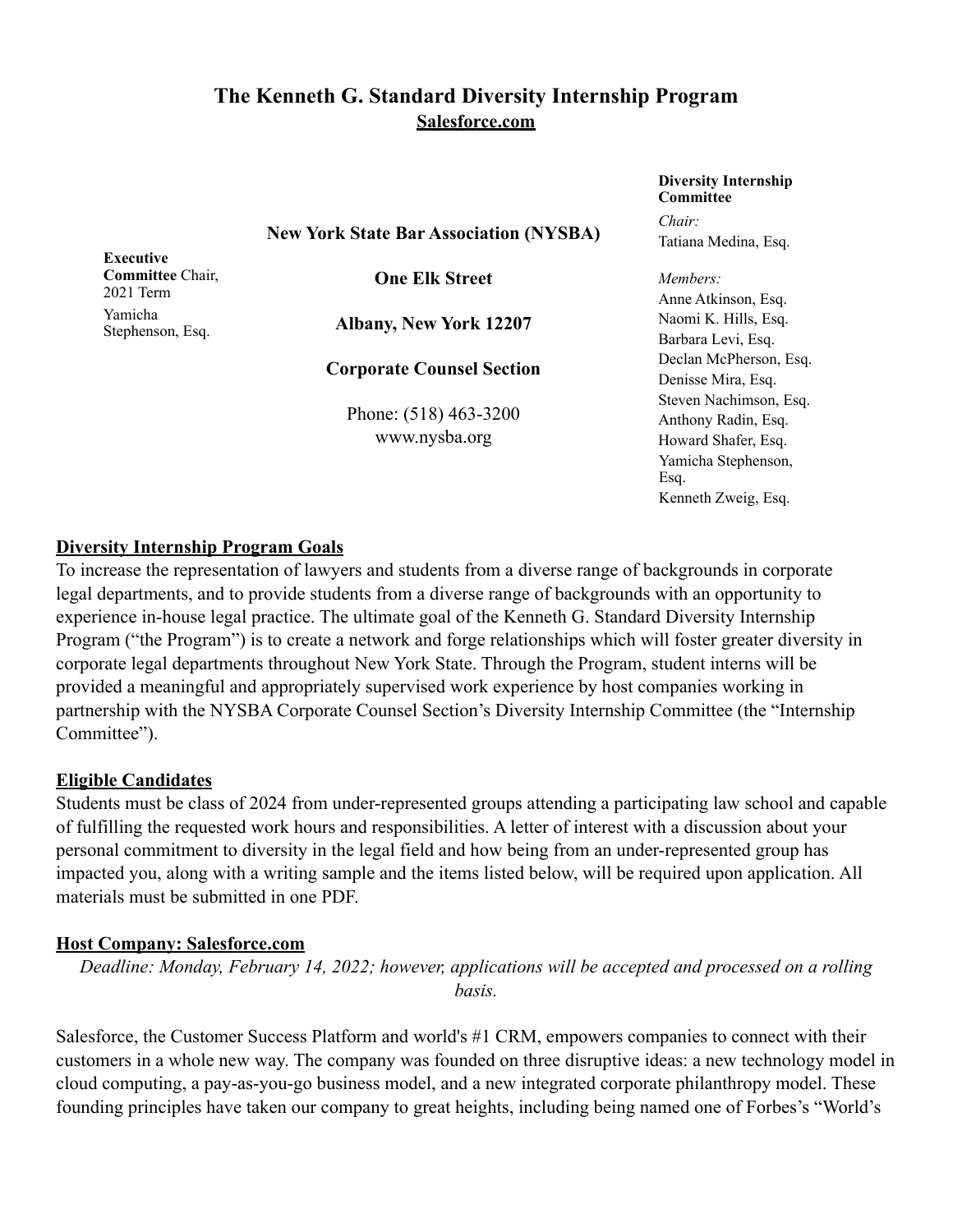Most Innovative Company" seven years in a row and #1 on the FORTUNE '100 Best Companies to Work For®' List. We are the fastest growing of the top 10 enterprise software companies, and this level of growth equals incredible opportunities to grow a career at Salesforce. Together, with our whole Ohana (Hawaiian for "family") made up of our employees, customers, partners and communities, we are working to improve the state of the world.

The Salesforce legal department is uniquely technology-driven, fast-paced, and dynamic. As a legal summer intern, you will gain incomparable insight into the legal issues affecting a leading cloud computing company. During the ten-week program, you will be an active member of the legal team and counted on to assist with both complex projects and day-to-day responsibilities. You will assist with actual attorney work. Projects you can expect may include: participating in negotiations, collaborating with senior counsel on global strategies, evaluating critical legal issues related to contract, privacy, litigation, and corporate matters (among others), and helping to develop and enforce the company's intellectual property portfolios.

# **Experience/Skills Required:**

- First-year law student pursuing a J.D. from an ABA accredited law school (Strong academic performer) interested in joining a technology company's legal department after graduating from law school
- Ability to organize, prioritize and manage deadlines in a fast-paced environment
- Excellent oral and written communications and analytical skills
- Ability to collaborate effectively across diverse internal legal and business groups
- Ability to research legal and business issues and learn new concepts quickly
- Positive and professional attitude, including dependability, timeliness, good judgment and a penchant for discretion

## **Experience/Skills Desired:**

- Strong familiarity with technical Internet concepts and cloud computing
- Strong interest in and/or experience in the high technology industry
- Demonstrated aptitude and passion for learning new things
- Good sense of humor
- Commitment to and interest in community service

## **Program's Scope:**

The Program shall operate during the summer of 2022, and likely an in-person program, to be completed over a ten-week period. The total Compensation for each intern shall be, at a minimum, \$7,000, and depending on the participating host company's compensation policy at the time of the internship, may be higher.

#### **The Program schedule is as follows:**

| Schedule                            | <b>Dates and Deadlines</b> |
|-------------------------------------|----------------------------|
| <b>Student Application Deadline</b> | 02/14/2022                 |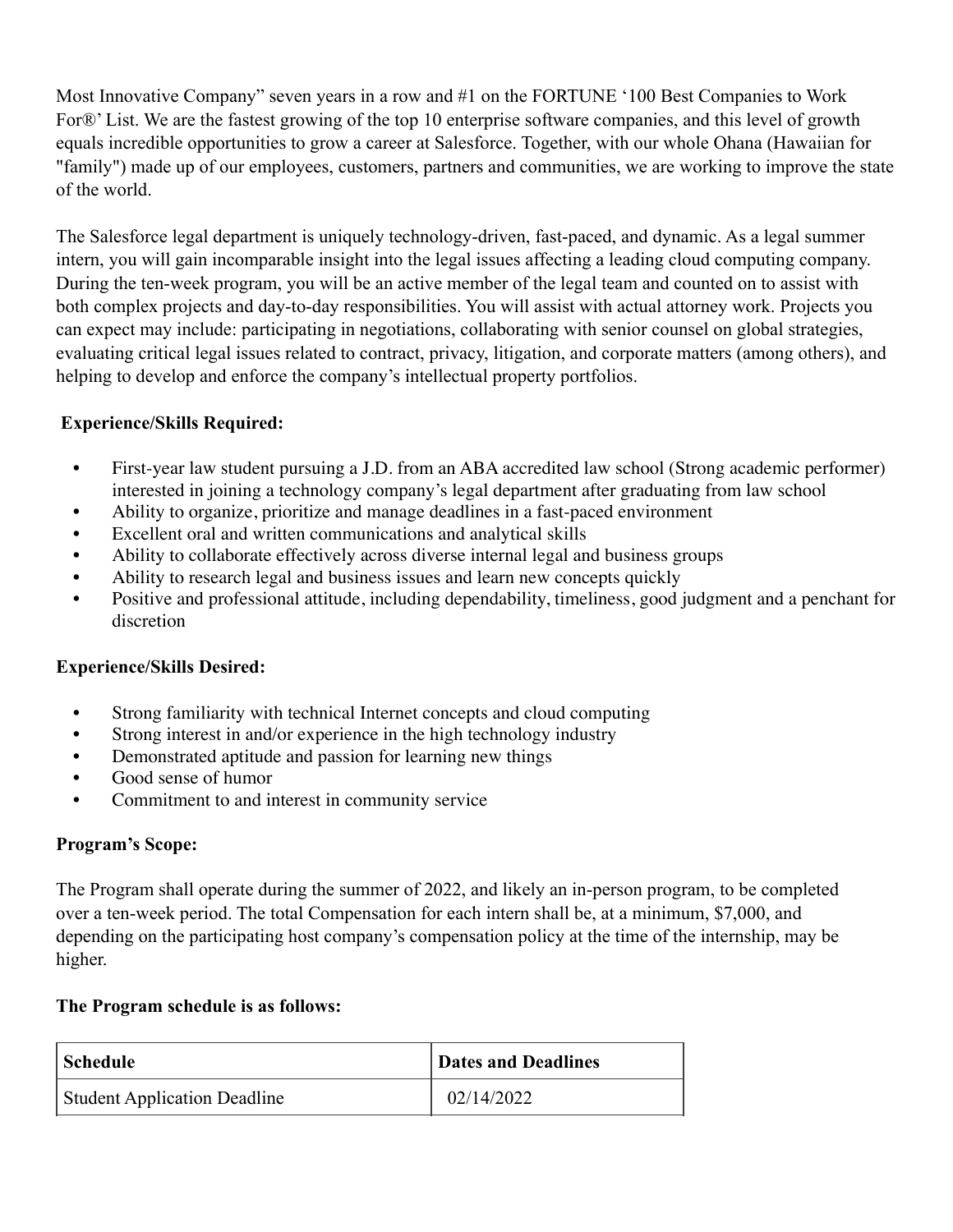| Interviews              | Approx Jan-March         |
|-------------------------|--------------------------|
| Intern Selection        | February - March         |
| Program Term start date | Late May/early June 2022 |

*\* Interviews will be conducted on a rolling basis.* 

# **Student Intern Responsibilities**

- Submit the following to the Internship Committee in **one single PDF**:
	- o Student Application Form (attached hereto);
	- o Letter of interest with a discussion about your personal commitment to diversity in the legal field and how being from an under-represented group has impacted you;
	- o Resume;
	- o Current, unofficial law school transcript; and
	- o Writing sample.
- Complete a ten-week internship with the assigned host company.
- Attend any Program related meetings/receptions. Currently, one reception in July/August.
- Complete an evaluation of the Diversity Internship Program.

## **Host Company Responsibilities**

- Commit to the sponsorship of the intern.
- Identify a contact person for the Program.
- Screen and interview student candidates during the designated time period.
- Designate an attorney to serve as a mentor for the student intern who will work with, consult, advise, and guide the student intern during his/her tenure with the Host Company in the same manner as they do with other interns and new lawyers.
- Exercise diligence and sensitivity to ensure that meaningful work assignments, equivalent to those assigned to other interns and young lawyers, are delegated to the student intern.
- Evaluate the student intern as they would with any other law intern working for them.
- Complete an evaluation of the Program and provide any information relevant to the Program requested by the Internship Committee.